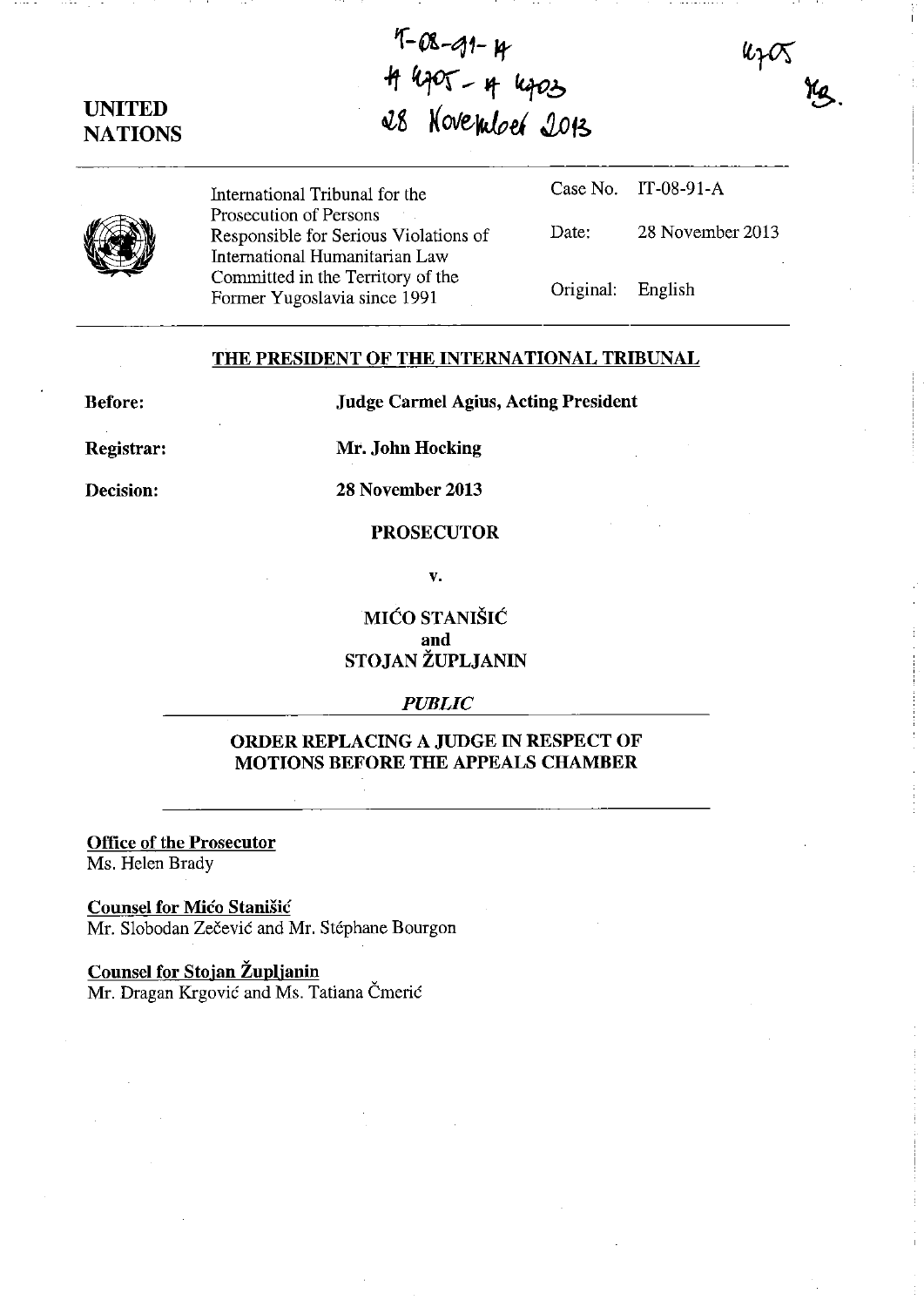I , **CARMEL AGIUS,** Acting President of the International Tribunal for the Prosecution of Persons Responsible for Serious Violations of International Humanitarian Law Committed in the Territory of the former Yugoslavia since 1991 ("Tribunal");

**NOTING** the "Motion on Behalf of Mico Stanistic Requesting a Declaration of Mistrial" filed by Defence Counsel for Mico Stanišic ("Stanišic") on 23 October 2013 ("First Motion");

**NOTING** the "Motion on Behalf of Mico Stanišic Seeking an Order Granting Provisional Release Until Adjudication of the Motion Requesting a Declaration of Mistrial" also filed by Defence Counsel for Stanisic on 23 October 2013 ("Second Motion");<sup>1</sup>

**NOTING** that President Theodor Meron is Pre-Appeal Judge and Presiding Judge in the present **case;2** 

**CONSIDERING** that President Theodor Meron has withdrawn from considering the First and Second Motions, and has referred the First and Second Motions to me for appropriate action in accordance with Rule 15(A) of the Rules of Procedure and Evidence ("Rules");<sup>3</sup>

**NOTING** that, pursuant to Rule 21 of the Rules, the Vice-President shall exercise the functions of the President in case of the latter's absence or inability to act;

**NOTING** that, pursuant to Rule 22(B) of the Rules, I have been elected as Presiding Judge of the Appeals Chamber in respect to the First and Second Motions;

**PURSUANT** to Rules 15(A) and 21 of the Rules;

**HEREBY ASSIGN,** with immediate effect, Judge William Hussein Sekule to replace President Theodor Meron on the Bench for the purposes of considering the First and Second Motions;

**HEREBY ORDER** that the Bench in *Prosecutor* v. *Mico Stanisic and Stojan Zupljanin,*  Case No. IT-08-91-A, for the purpose of the adjudication of the First and Second Motions, shall therefore be composed as follows:

1

<sup>&</sup>lt;sup>1</sup> The Office of the Prosecutor filed a consolidated response to the First and Second Motions on 25 October 2013. See Prosecution Consolidated Response to Stanišić's Motions for Mistrial and Provisional Release, and Župljanin's Motions to Vacate Trial Judgement, for Recusal of Judge Liu and Provisional Release, 25 October 2013. Stanišić filed a consolidated reply on 29 October 2013. See Consolidated Reply on Behalf of Mico Stanišic to Prosecution Consolidated Response with Confidential Annexes A & B, 29 October 2013.

<sup>&</sup>lt;sup>2</sup> Order Designating a Pre-Appeal Judge, 15 April 2013.

<sup>3</sup> Order Assigning a Motion to a Judge, 25 October 2013, p. 1.